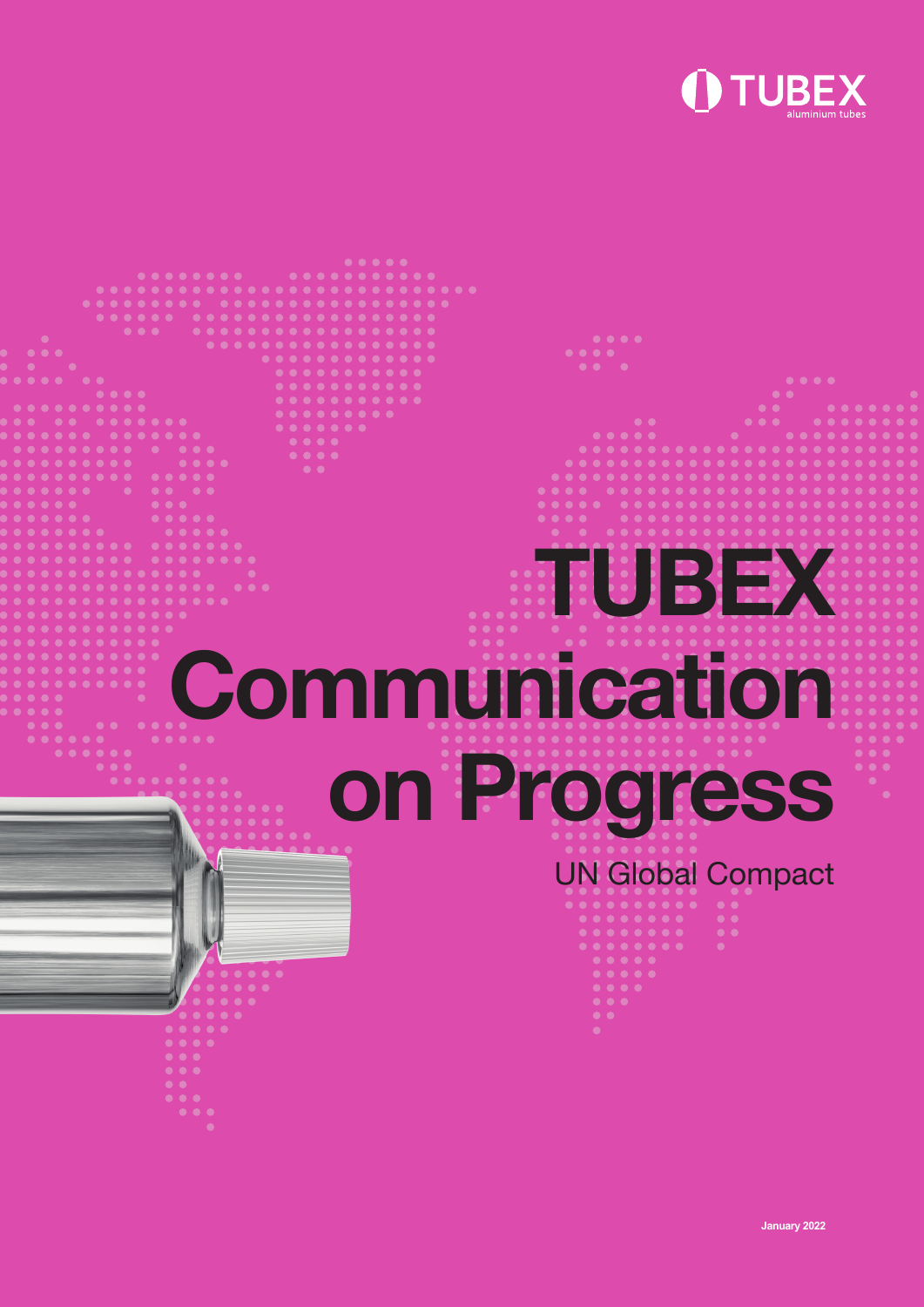

## Statement of continued support

Thierry Bitout, CEO

I am pleased to confirm that Tubex Tubenfabrik Wolfsberg GmbH (TUBEX Aluminium Tubes) reaffirms its support of the Ten Principles of the United Nations Global Compact in the areas of Human Rights, Labour, Environment and Anti-Corruption.

In this annual communication on progress, we describe our actions to continually improve the integration of the Global Compact and its principles in the business strategy, culture and daily operations. We also commit to sharing this information with our stakeholders using our primary channels of communication.

Corporate Name: Tubex Tubenfabrik Wolfsberg GmbH

CEO Thierry Bitout Commercial register number: FN 171942 g

Period Covered by our CoP: August 2020 – December 2021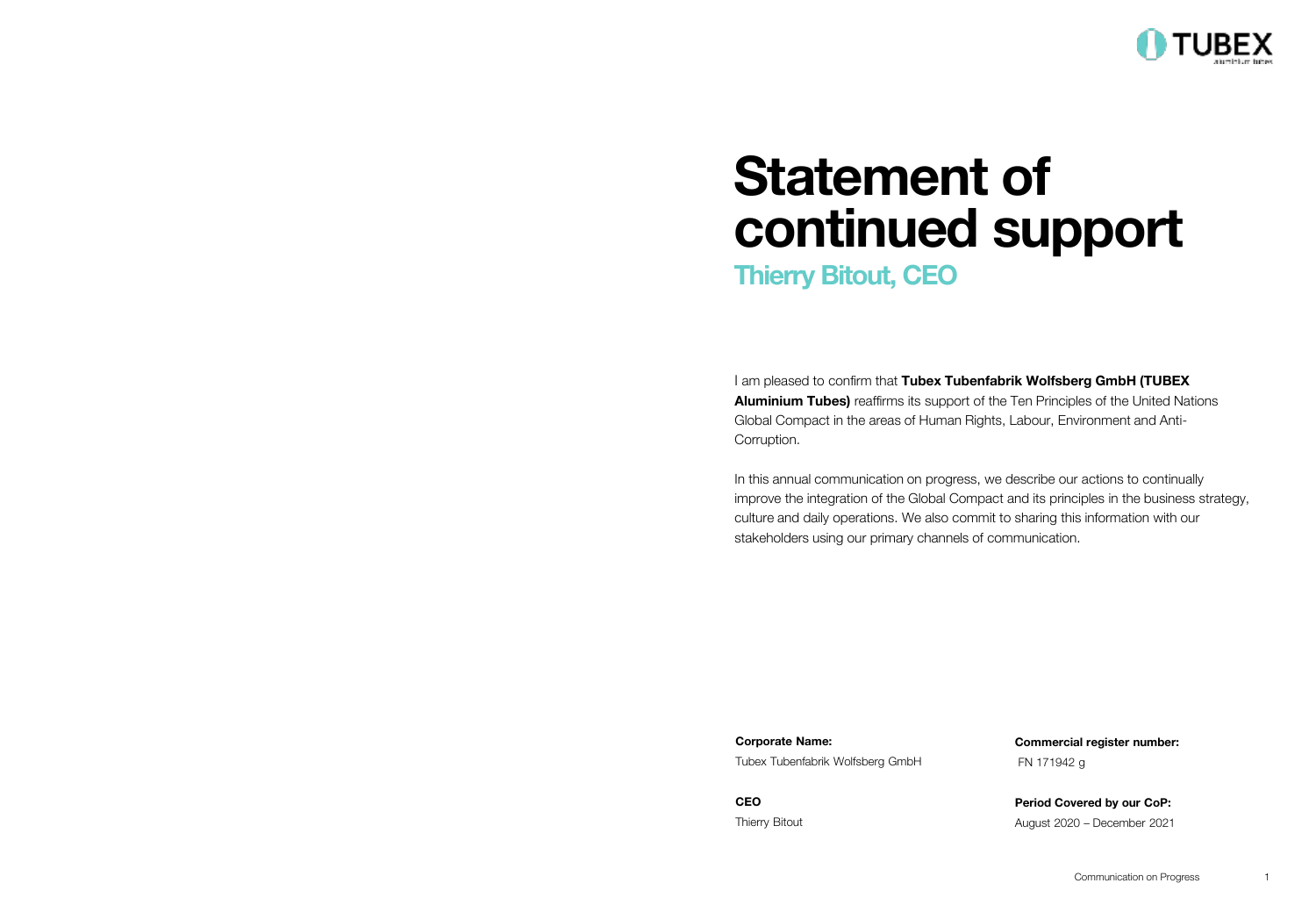

## About us TUBEX Aluminium Tubes

TUBEX Aluminium Tubes is the global market-leading manufacturer of aluminium tubes. With over 70 years of experience, it supplies customers with award-winning packaging for the cosmetics, food, pharmaceutical and technical industries. The company's commitment to innovation and the environment provides ongoing inspiration for designing pioneering tubes that protect both their contents and the planet. Headquartered in Austria, TUBEX Aluminium Tubes employs 1,000 people across 6 locations (3 production sites in Austria, Russia and Slovakia) and serves 650 clients in 76 markets worldwide.



#### TUBEX Austria

Our site in Carinthia, southern Austria, is the most modern factory for aluminium pharmaceutical packaging in Europe. Founded in 2001, it specialises in cylindrical and conical tubes with diameters of 11 to 40 mm. It has a clean room that helps it meet the highest quality and hygiene standards.

#### TUBEX Russia

TUBEX Russia opened in 1995 and is located in Ulyanovka, close to St Petersburg. It focuses on the cosmetics and pharma industries. It is the market leader in Russia and the only specialist manufacturer of pharmaceutical and cosmetical tubes in the country. The site produces tubes with diameters ranging 13.5 to 40 mm.

#### TUBEX Slovakia

Our Zarnovica site has been producing tubes for the food and cosmetics industries since 2005. It is home to the world's largest and most modern aluminium tube factory. The site also offers warehousing for food customers. The tubes here come in diameters of 13.5 to 50 mm.

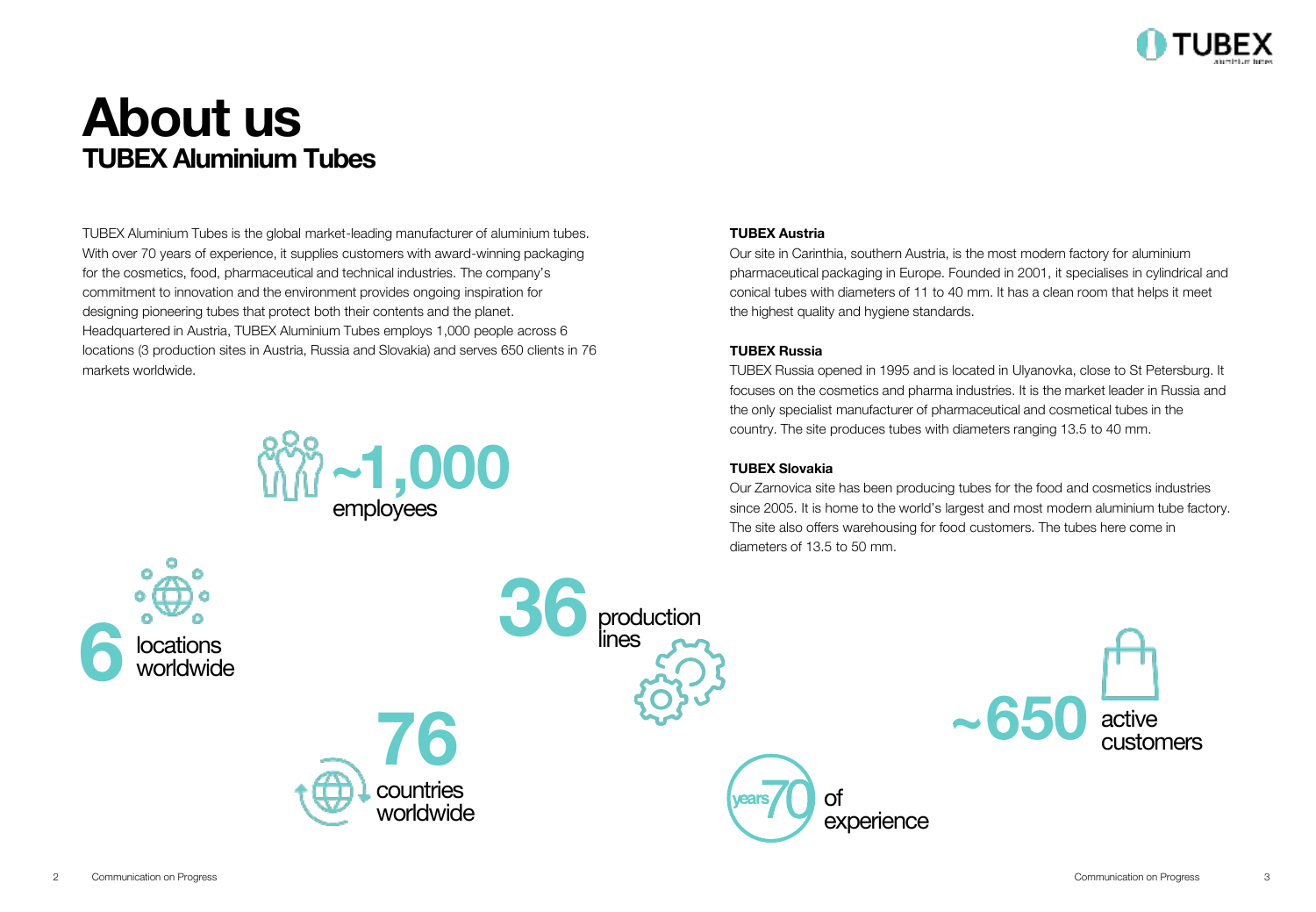

## Our products and sectors

At TUBEX we offer a wide range of tubes sizes from diameter 11mm to 50mm (in cylindrical or conical shape). Customers can also choose between standard tubes made of virgin aluminium and tubes made of even more sustainable materials, such as the Blue Tube (post-industrial recycled aluminium), the Blue Tube Evo (post-consumer recycled aluminium) and the Monotube.



## Meeting the highest standards in quality and technology

In recent years, we've invested heavily in the quality of our manufacturing to optimise speed, precision, flexibility and printing. By maximising our capacities, we can offer our customers a solid foundation for success. We can help brands profitably serve markets – now and in the future, and no matter how quickly their demand grows.

TUBEX Aluminium Tubes holds all the certificates typically expected in the packaging industry, and we comply with the highest standards of quality and cleanliness.

#### **Highest** standards of quality and cleanliness

ISO 9001:2015 ISO 15378:2018 ISO 14001:2015 Drug Master File **FSSC** 

Monotube (available in all materials, with an aluminium closure instead of a plastic Highly advanced production premises for aluminium tubes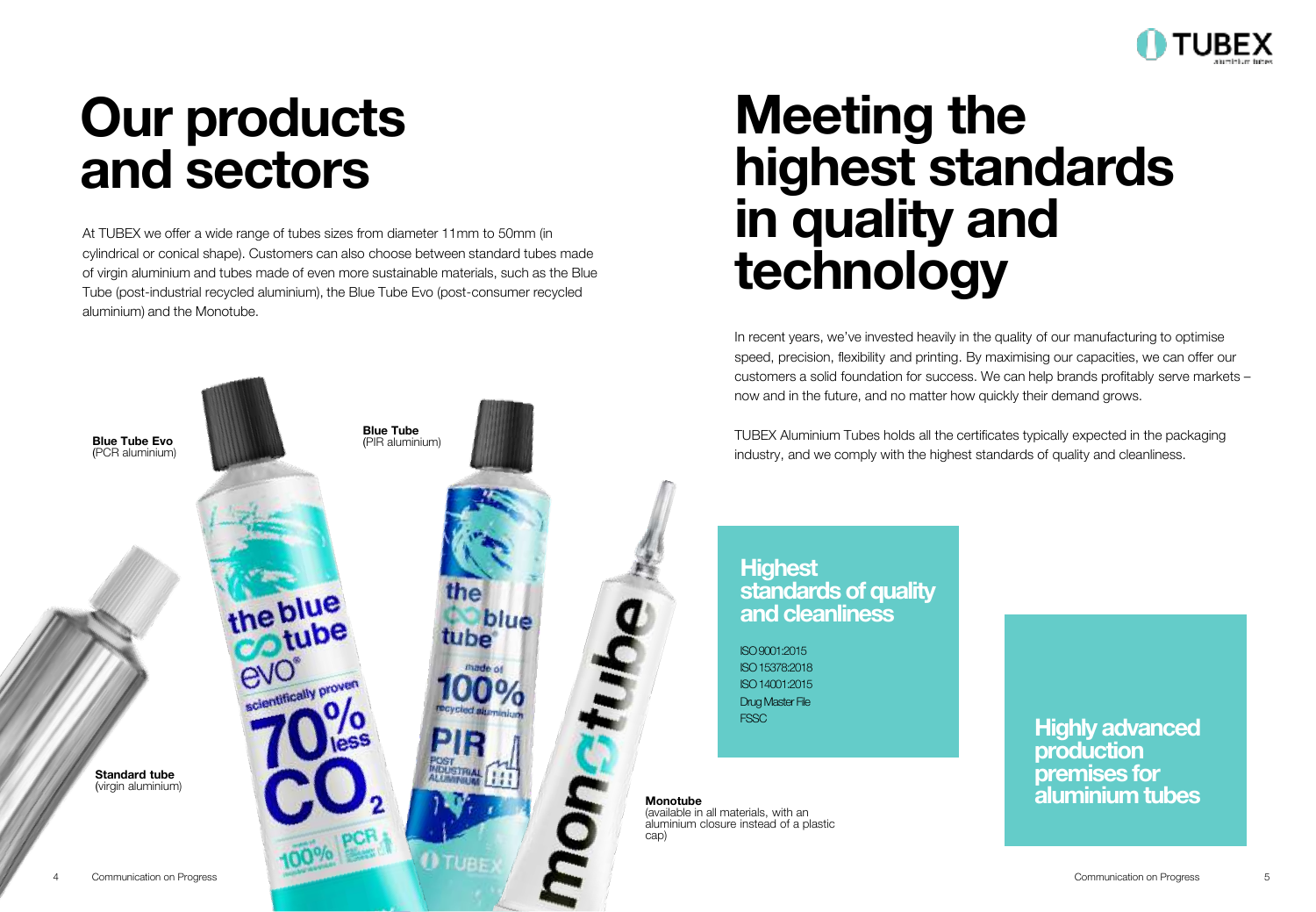

## Embracing the future TUBEX Corporate Social **Responsibility**

As a company with a history spanning more than seven decades, TUBEX Aluminium Tubes has developed strong bonds with customers and business partners all over the world. They know they can rely on us for our integrity and for the respect we show the environment and the individuals who work with us. We're extremely grateful for these relationships. They put us in a strong position – a position from which we can move forward confidently and embrace everything that the future has to offer.

With our recently launched corporate social responsibility programme entitled "Embracing the future" we are actively helping to create a positive future for TUBEX Aluminium Tubes and all of our customers. By driving sustainable development and innovation both within our company and across the communities in which we operate, the programme will help us secure the long-term success of our products while protecting both people and the planet.

With our forward-looking packaging solutions and business operations built on trust, integrity and respect, we believe that TUBEX Aluminium Tubes has every reason to be excited about tomorrow and beyond!

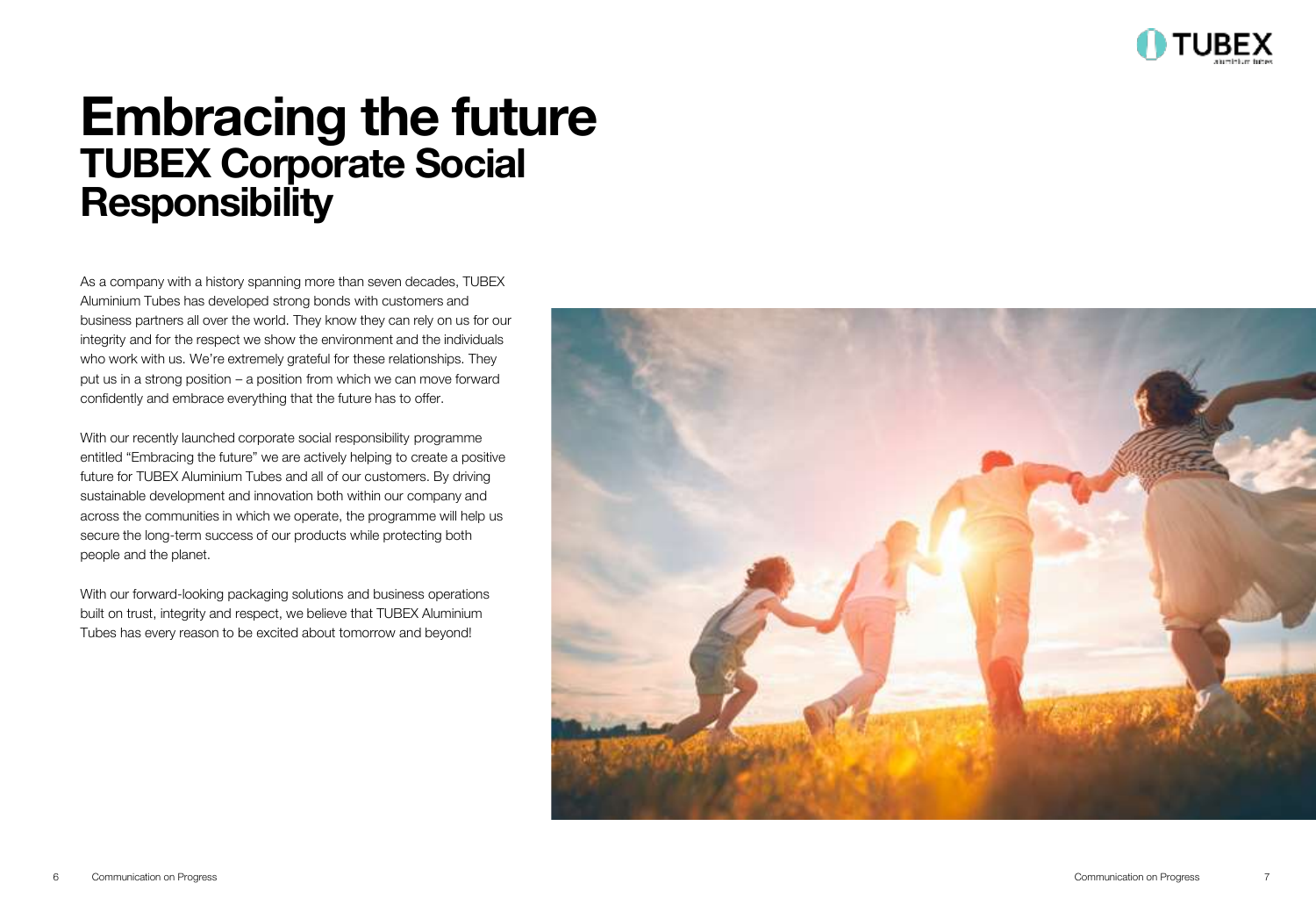

## The three pillars of our Corporate Social **Responsibility**





Responsible action is anchored in the three pillars of our CSR programme. Each pillar guides our efforts to operate in a socially, ecologically, and economically responsible way.

As a member of the UN Global Compact, we have also aligned our business strategy and operations with universal principles on human rights, labor, environment, and anticorruption. This, combined with our commitment to the Science Based Targets initiative, has given us a strong framework for our CSR efforts and a powerful engine for working toward the Sustainable Development Goals.





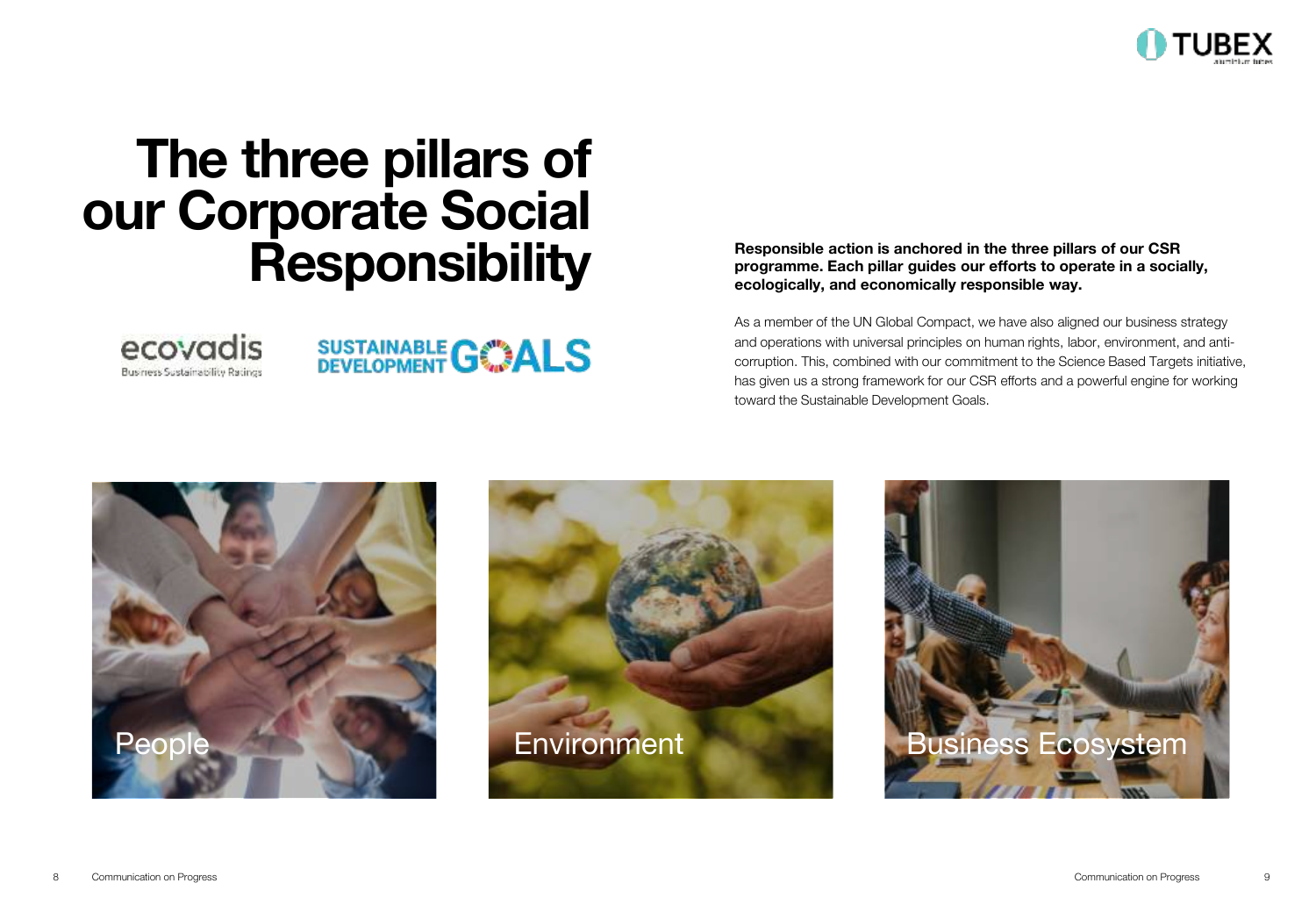

## The Ten Principles of the UN Global **Compact**



| <b>HUMAN RIGHTS</b><br>Principle 1<br>Businesses should support<br>and respect the protection of<br>internationally proclaimed<br>human rights; and               | <b>HUMAN RIGHTS</b><br>Principle 2<br>make sure that they are not<br>complicit in human rights<br>abuses.                | The Ten Principles of the United Nations Global Compact are derived from: the<br>Universal Declaration of Human Rights, the International Labour Organization's<br>Declaration on Fundamental Principles and Rights at Work, the Rio Declaration<br>on Environment and Development, and the United Nations Convention Against<br>Corruption. |                                                                                                                                                 |  |
|-------------------------------------------------------------------------------------------------------------------------------------------------------------------|--------------------------------------------------------------------------------------------------------------------------|----------------------------------------------------------------------------------------------------------------------------------------------------------------------------------------------------------------------------------------------------------------------------------------------------------------------------------------------|-------------------------------------------------------------------------------------------------------------------------------------------------|--|
| <b>LABOUR</b><br>Principle 3<br>Businesses should uphold the<br>freedom of association and<br>the effective recognition of the<br>right to collective bargaining; | <b>LABOUR</b><br>Principle 4<br>the elimination of all forms of<br>forced and compulsory<br>labour:                      | <b>LABOUR</b><br>Principle 5<br>the effective abolition of child<br>labour; and                                                                                                                                                                                                                                                              | <b>LABOUR</b><br>Principle 6<br>the elimination of<br>discrimination in respect of<br>employment and occupation.                                |  |
| <b>ENVIRONMENT</b><br>Principle 7<br>Businesses should support a<br>precautionary approach to<br>environmental challenges;                                        | <b>ENVIRONMENT</b><br>Principle 8<br>undertake initiatives to<br>promote greater<br>environmental responsibility;<br>and | <b>ENVIRONMENT</b><br>Principle 9<br>encourage the development<br>and diffusion of<br>environmentally friendly<br>technologies.                                                                                                                                                                                                              | <b>ANTI-CORRUPTION</b><br>Principle 10<br>Businesses should work<br>against corruption in all its<br>forms, including extortion and<br>bribery. |  |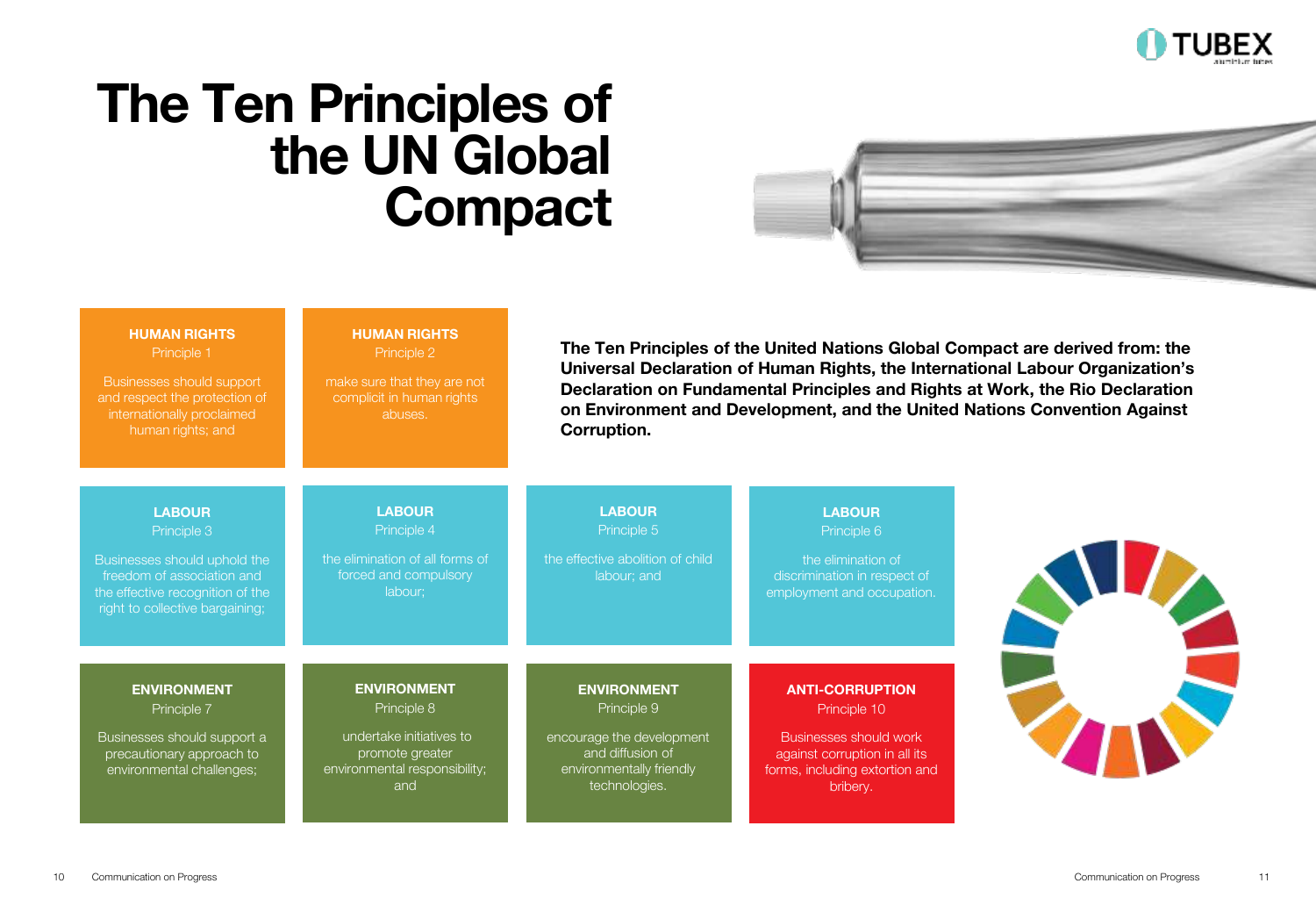

## Our actions on the Ten Principles

#### Human rights

Our Code of Conduct and Supplier Code of Conduct describe how we aspire to work at TUBEX and guide us in our business relationships. Both codes are founded on the Ten Principles of the UN Global Compact, the ETI Base Code, the UN Convention against Corruption and the Rio Declaration on Environment and Development. They help us to build long-term relationships with employees, customers, suppliers, authorities and business partners, and they provide a crucial framework for all our business activities and our business culture.



To make our position clear to all our stakeholders, we publish our Code of Conduct and Supplier Code of Conduct on our website. All of our employees and all of our product-related suppliers must officially recognize and sign these codes.

Our core values reflect our commitment to protecting our workers from all forms of workplace harassment, including physical, verbal, sexual or psychological harassment, and abuse or threats. All of our employees receive special training on our core values to ensure that they understand them and can apply them in their dayto-day work.

#### Our groupwide measures

- ✓ 100% of our employees have to sign, accept and adhere to our Code of Conduct.
- $\checkmark$  100% of our product-related suppliers have to sign, accept and adhere to our Supplier Code of Conduct.
- $\checkmark$  We are reducing inequalities with a transparent and talent-based recruitment process, job sharing and flexible working hours.
- ✓ We aim to achieve gender parity throughout our company.
- ✓ We protect our workers from workplace harassment (including physical, verbal, sexual or psychological harassment, and abuse or threats) by promoting our core values, upholding our Code of Conduct and providing training on these topics.
- ✓ We have introduced a whistleblower procedure.

No human rights violations were reported on our whistleblower channel during the reporting period.

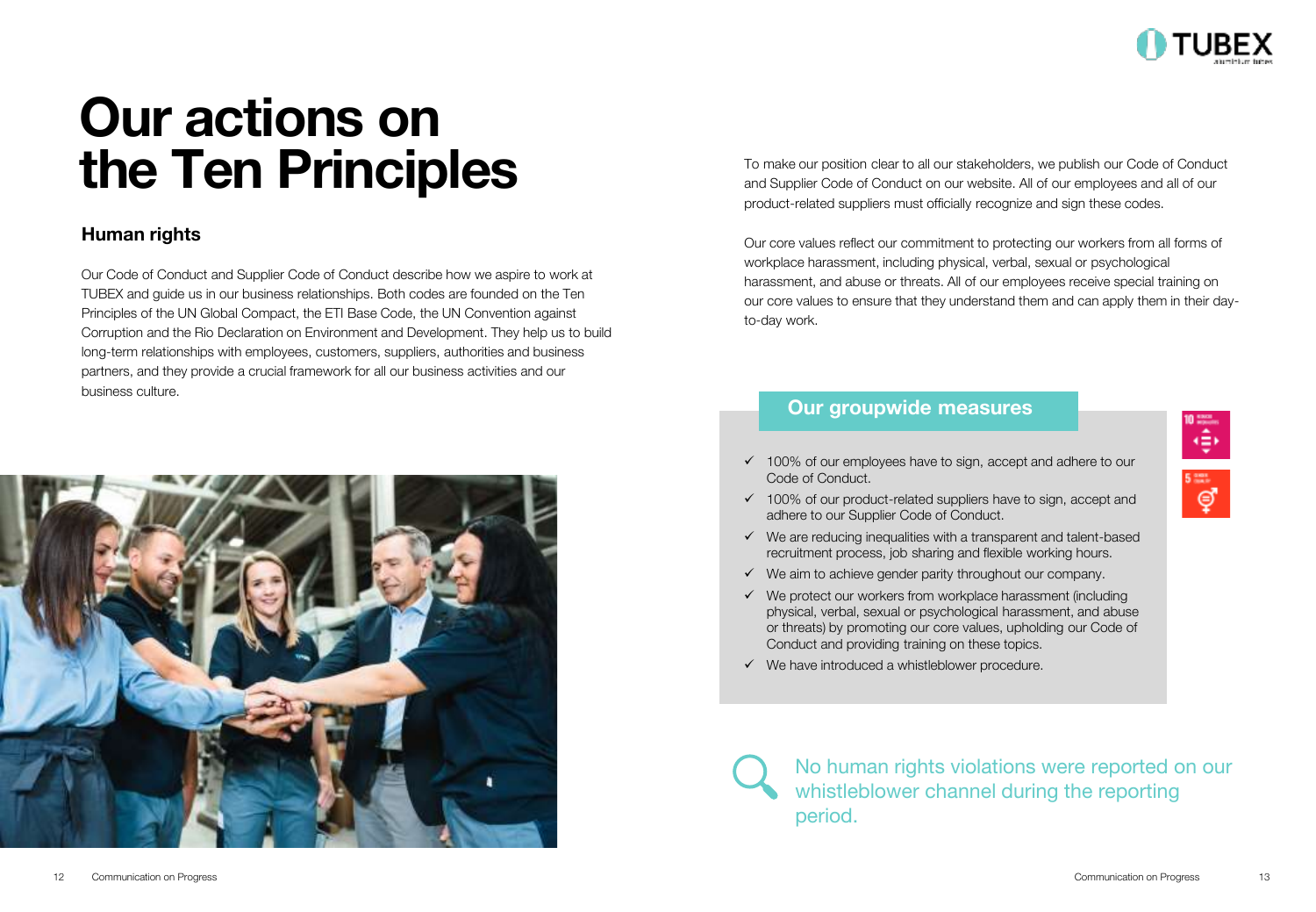

衜

#### Labour

An essential element of our Code of Conduct concerns labour rights and working conditions. The rights of our employees and of those working for our suppliers and business partners will always be respected and we will work to ensure high labour standards. We do not support or engage in the use of child labour, forced or compulsory labour, or any activities linked to the trafficking of people. We treat people with dignity, respect and compassion, and foster a trusting work environment that is free of harassment, intimidation and unlawful discrimination.

We strictly comply with legislation on health, safety and working conditions – this concerns issues such as fair wages, working hours and leave. We support the right of our employees to freely associate and we comply with all local and national laws governing the right of employees to select or not select workplace representatives. Employees who act as workers' representatives will not be disadvantaged or discriminated against because of their role.

The well-being of our employees is paramount. We observe the statutory requirements and standards for a safe and healthy working environment and take appropriate measures to implement these. Continually improving the working environment is the foundation of a successful and reliable health & safety culture within our company. To ensure the effectiveness of the measures, we conduct risk analyses and monitoring. We provide all employees with ongoing training to raise their safety awareness and to build confidence and skills for dealing with security threats and preventing accidents.

Wherever possible, we support all of our employees in exercising their right to a family life. A variety of models, such as job sharing and flexible hours, help our staff to achieve the necessary balance.

#### Our groupwide measures

- ✓ At our Austrian plant, all employee contracts are based on the Austrian collective agreement for the metalworking industry.
- ✓ We comply with minimum wage standards.
- ✓ We do not accept or engage in any form of forced or child labour.
- ✓ All our product-related suppliers must sign and accept our Supplier Code of Conduct, which requires compliance with labour rights.
- ✓ We will conduct a risk assessment on child labour.
- ✓ We have introduced a whistleblower procedure.
- ✓ We continually monitor health & safety and workplace conditions.
- ✓ We provide our employees with ongoing training to raise their health & safety awareness.
- ✓ We are complying with all prescribed Covid-19 safety measures to protect the health of our employees. We have also provided vaccinations within the company.

No violations of labour rights were reported on our whistleblower channel during the reporting period.

.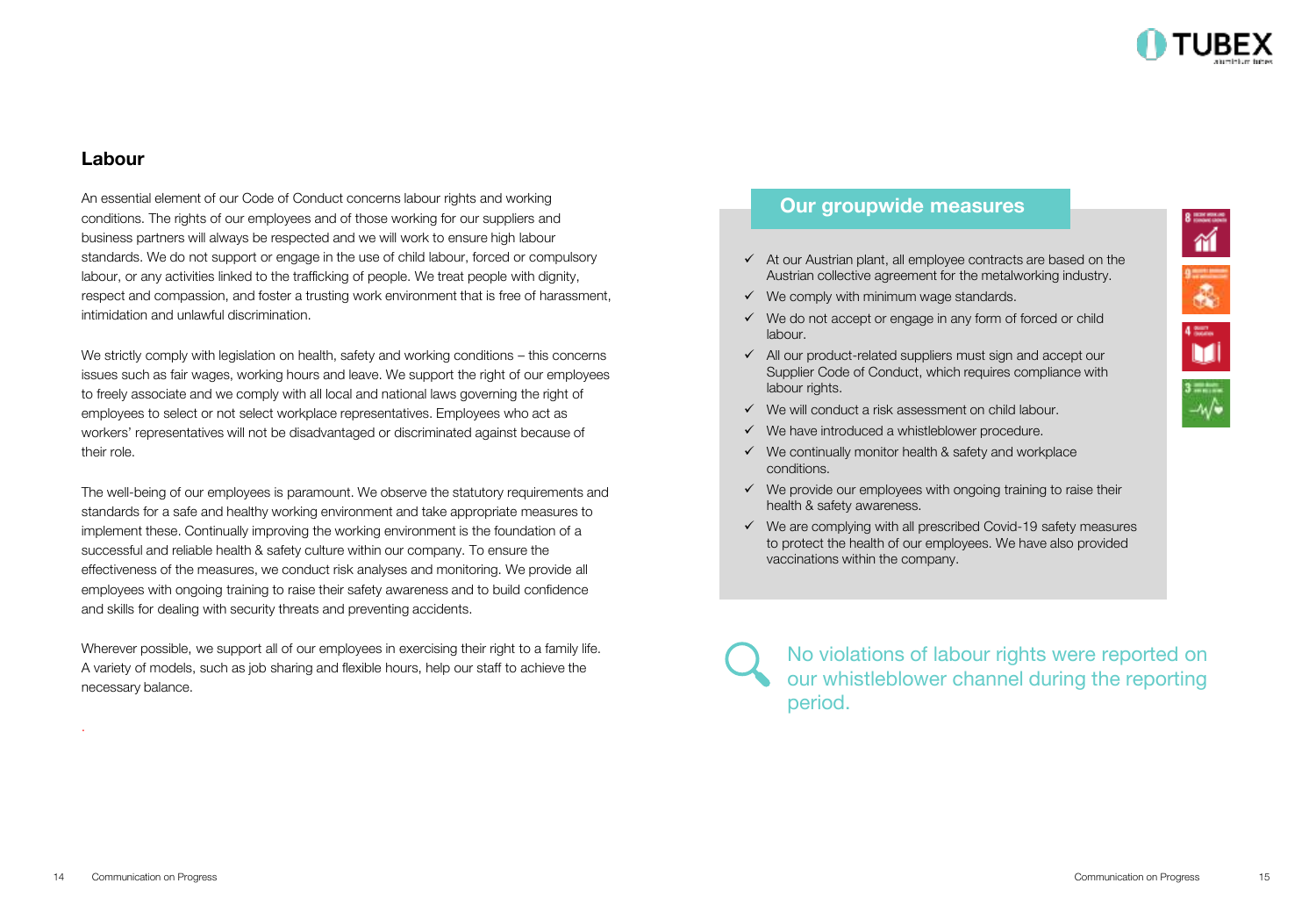

G.

❀

 $\overline{\infty}$ 

#### Environment

We respect our planet's natural habitats and are committed to conserving resources and reducing environmental pollution.

Sustainable environmental protection is a cornerstone of our work. We operate with respect for the environment and in compliance with all laws and regulations that apply in the countries where we are active. Reducing emissions, preserving natural resources, safely handling or avoiding hazardous waste, and promoting waste recycling and re-use have the highest priority and are appropriately managed. We are committed to raising awareness, encouraging participation, and educating and training our employees in environmental matters. We also work with our suppliers and customers to make our value chain greener – from sourcing and production to the use and disposal of our products.

Our products exist to protect both their contents and the planet. We aim to use natural resources (energy, water and raw materials) in a responsible, efficient and sensitive way. We invest heavily in the sustainable development of our tubes and in the use of environmentally friendly technologies and materials.

#### **Water**

No water is needed to produce aluminium tubes. The water we do consume is for cleaning, our personal hygiene at work and – in Austria – for drinking water. We source our water from municipal supplies. Waste water is fed into the local sewage system, where it is treated. Water management is included in our annual environmental risk assessment.

#### Our groupwide measures

- ✓ Our Austrian plant has renewed its ISO 14001 certification.
- $\checkmark$  During the reporting period, all of our purchasing directors and managers received awareness training on environmental issues (this is part of our climate strategy –Scope 3 emissions account for most of our greenhouse gas emissions).
- ✓ We conducted a life cycle assessment to calculate the carbon footprint of our products.
- $\checkmark$  We are taking steps to reduce our product footprint: We invented the world's first aluminium tubes made of 100% recycled aluminium (the Blue Tube PIR and the Blue Tube Evo). We have also developed a lightweight tube that reduces material use by up to 15%.
- ✓ We participated in the Climate Ambition Accelerator led by the UN Global Compact.
- $\checkmark$  We have committed to the Science Based Targets initiative.
- $\checkmark$  We have calculated our corporate carbon footprint and have committed to continually monitoring it.
- $\checkmark$  Based on our corporate carbon footprint, we have drawn up targets and actions designed to reduce our GHG emissions on our Scope  $1 + 2$  in line with the 1.5°C ambition of the Paris Agreement.
- ✓ We are training and educating our employees on issues related to climate and the environment.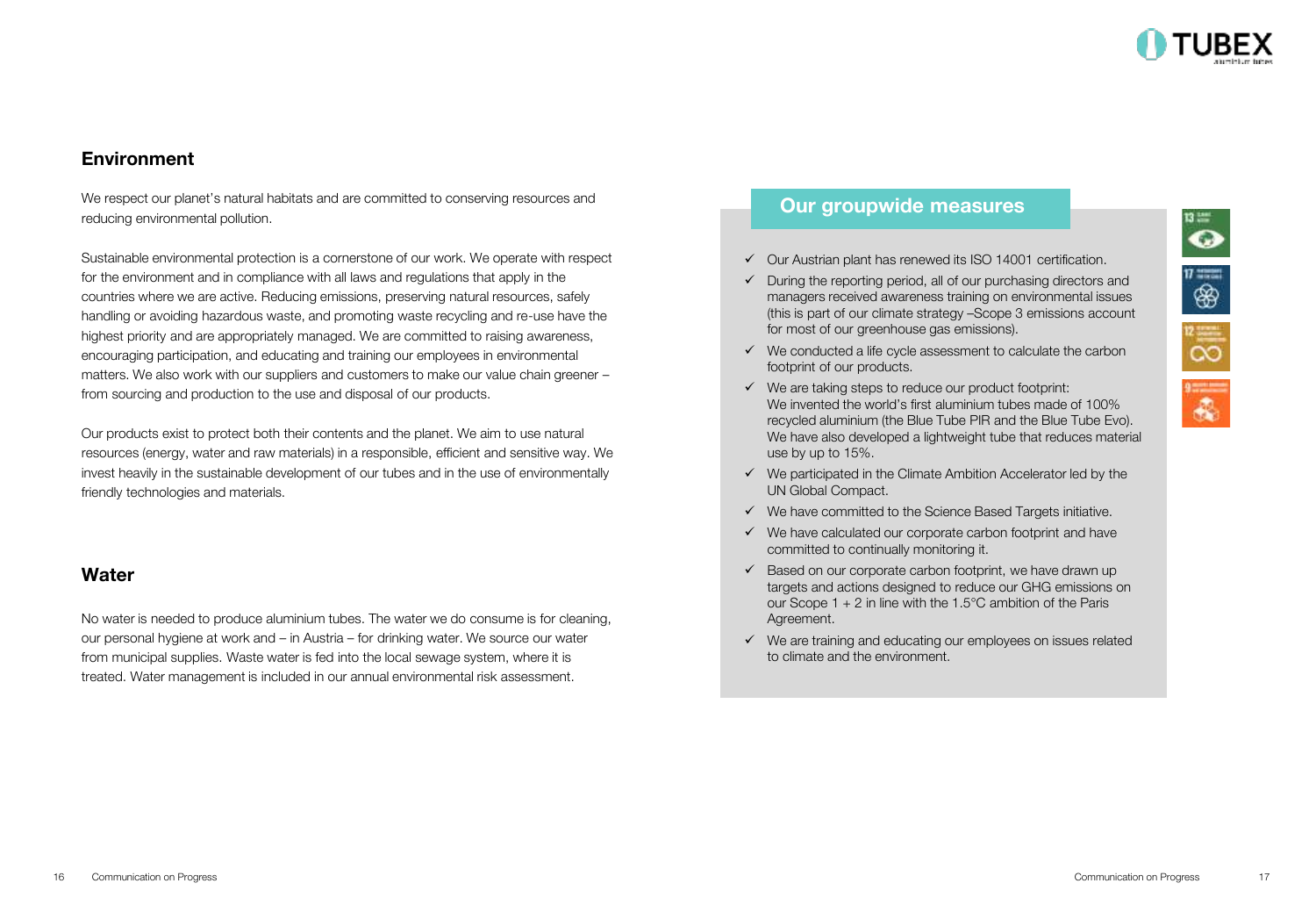

## Our contribution to a 1.5°C future

#### Measuring and tracking greenhouse gas (GHG) emissions

At TUBEX, carbon dioxide emissions are caused by various factors. Based on the GHG Protocol and a corporate carbon footprint analysis conducted by an external sustainability consultancy in 2020, we have defined and identified the categories and hotspots that are responsible for our GHG emissions.

Scope 1: Direct GHG emissions Scope 2: Indirect GHG emissions from purchased electricity Scope 3: Other indirect emissions from upstream and downstream activities

Our emissions are primarily caused by our energy and material consumption. A screening of our Scope 3 emissions found that our downstream activities dominate our global carbon footprint.

Starting from the base year of 2020, we have committed to systematically recording and monitoring all relevant scopes and categories of GHG emissions and to setting reduction targets.



Indirect emissions from upstream and downstream activities Scope 3: 196,000 t CO<sub>2</sub>e

#### Setting science-based targets

When we committed to the Science Based Targets initiative in July 2021, we took our first step towards officially basing our carbon reduction efforts on the latest climate science. To accelerate our progress on setting science-based targets, we also participated in the Climate Ambition Accelerator led by the UN Global Compact.

Building on our corporate carbon footprint assessment, we have decided to set a science-based target on our scope1 and 2 consistent with the 1.5°C ambition of the Paris Agreement and on our scope 3 aligned with the well-below 2°C ambition of the SBTi. We will present our targets to the SBTi for validation and approval in the first half of 2022.

1.5°C-aligned

science-based target on Scope 1+2



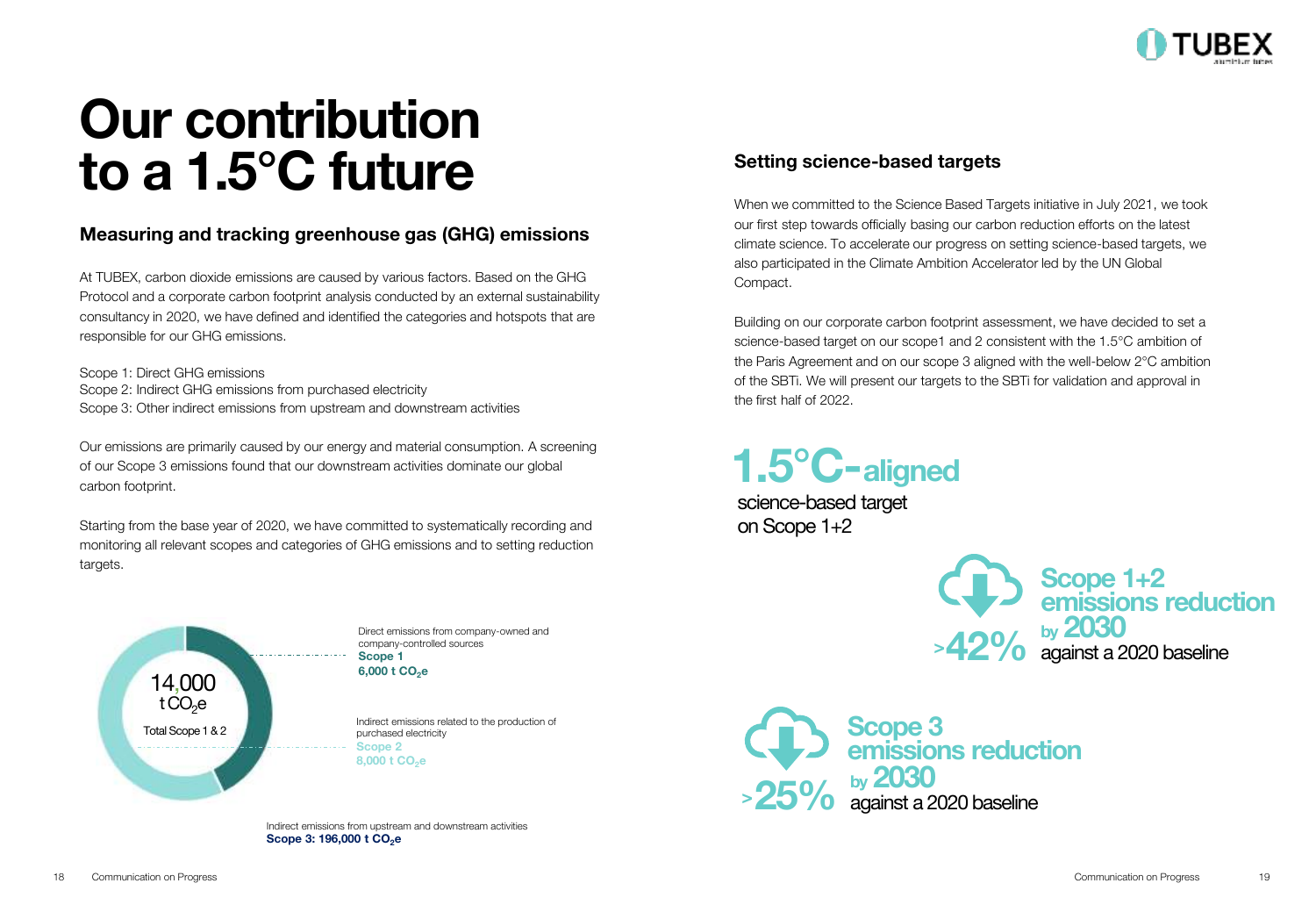

#### Actions to achieve our targets

We have set out a range of targets and actions consistent with the 1.5°C ambition of the Paris Agreement. We will continue to eliminate emissions, both from our own operations and across our whole value chain. Renewable energy, responsible purchasing, and product innovations and redesigns will help us to achieve our targets.

> 100% shift to renewable electricity



## Responsible purchasing

that focuses on sustainable materials and suppliers





### Energy management



for increased energy efficiency and reduced energy demand

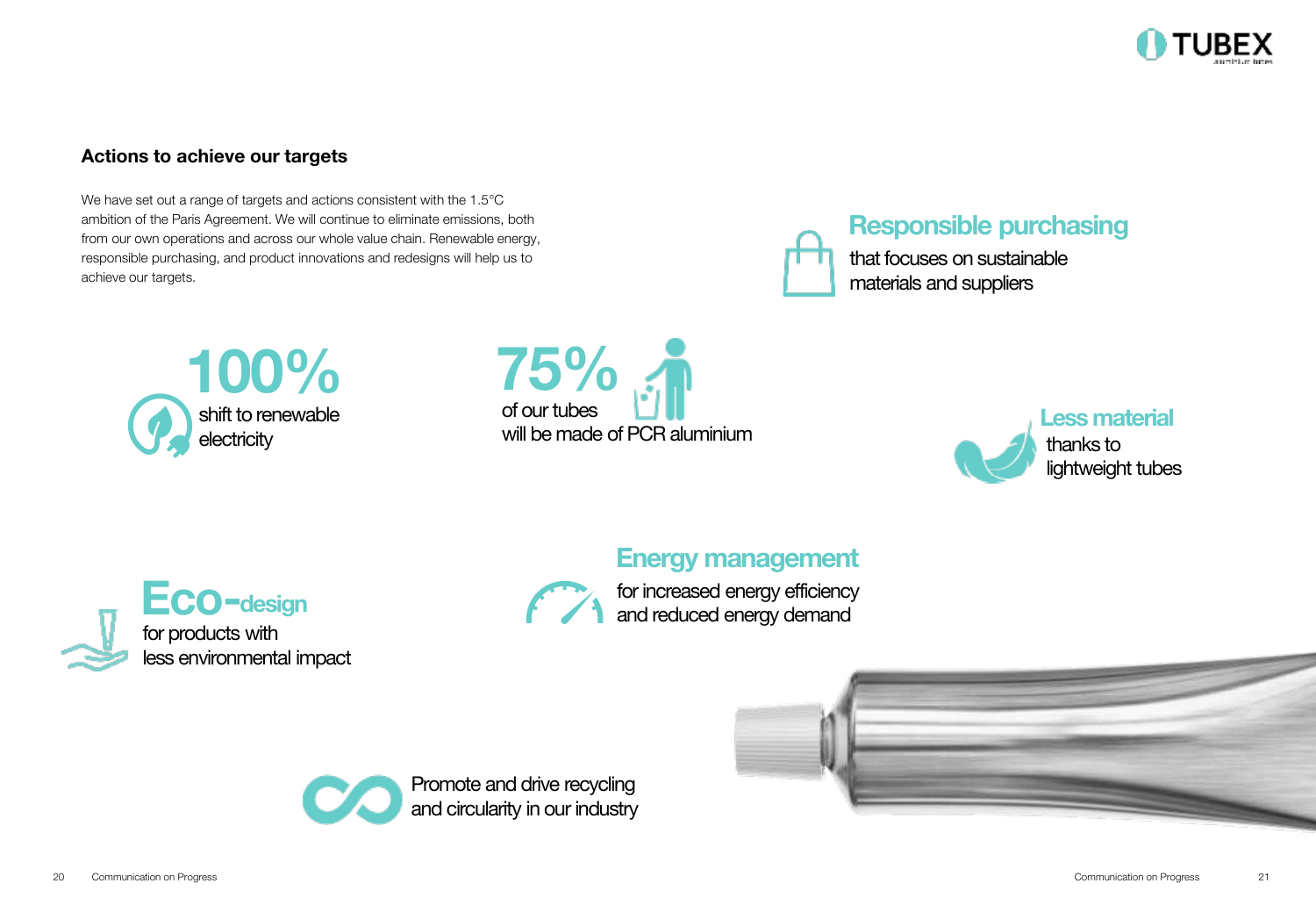#### Anti-corruption

We do not tolerate any form of corruption in our global business operations. In doing so, we are complying with international conventions, national laws and our own internal guidelines. TUBEX Aluminium Tubes does not tolerate any form of bribery or extortion among employees or business partners, or any business practices that could create the impression of improper influence. Our ethical business practices are demonstrated through transparent financial reporting.

All TUBEX Aluminium Tubes employees are prohibited from directly or indirectly demanding, accepting, offering or granting advantages in business transactions that are designed to dishonestly influence business procedures, or that create the impression of doing so.



#### Our group-wide measures

្ទ្រី

- $\checkmark$  We have introduced a whistleblower procedure.
- ✓ We have developed a set of policies to support our Code of Conduct and our position on corruption, and to guide our employees:
	- Anti Bribery and Corruption Policy
	- Anti-Fraud & Anti-Theft Policy
	- Anti-Money Laundering Policy
	- Giving and Receiving Hospitality, Entertainment and Gifts Policy
- ✓ We have introduced internal procedures to prevent corruption
- ✓ We have made our business partners aware of our position on corruption via our Supplier Code of Conduct.
- $\checkmark$  We publicly declare our support for the principles of the UN Global Compact.

No cases of corruption were reported on our whistleblower channel during the reporting period.